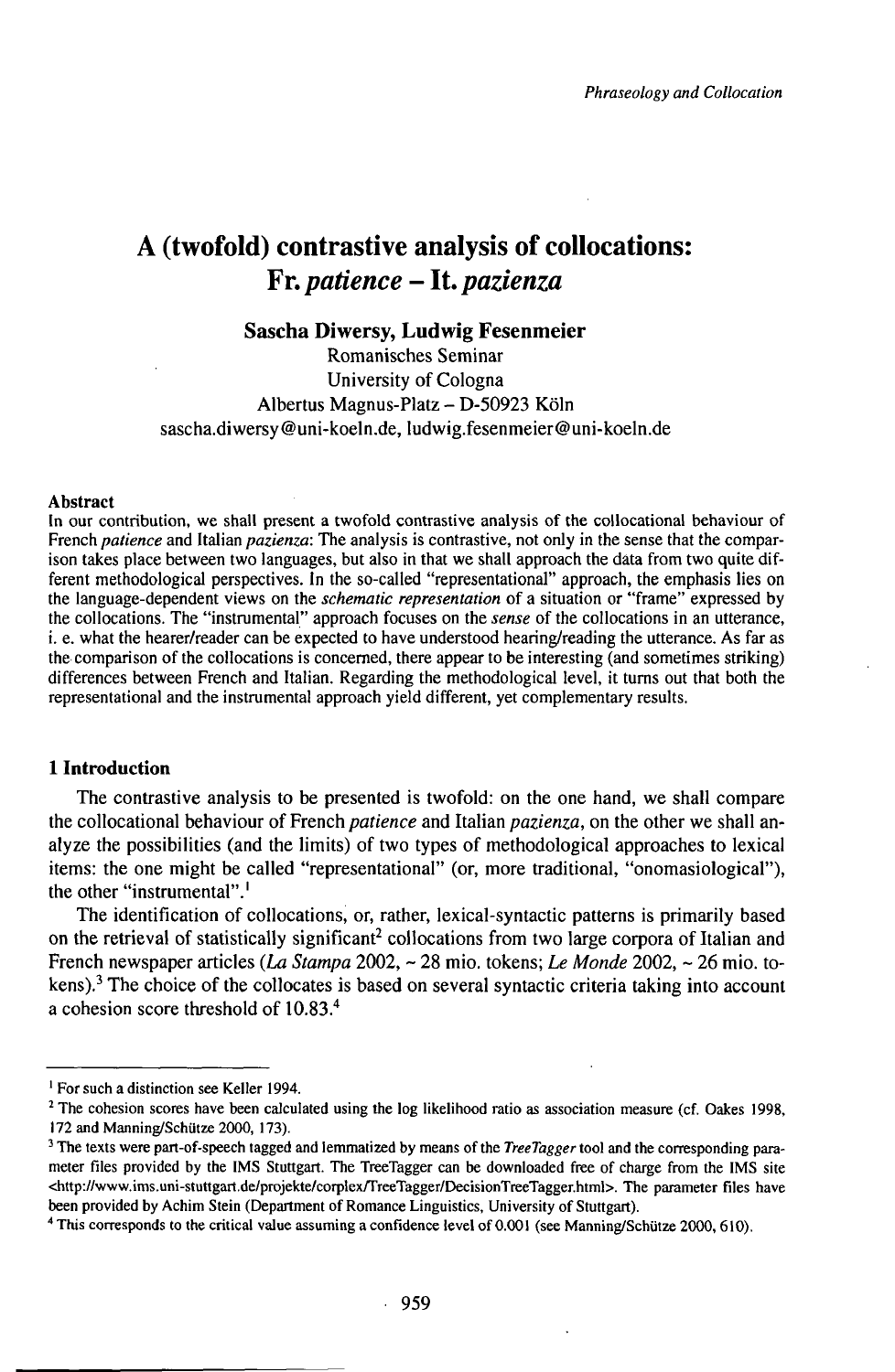As far as the analyzed nouns are concerned, they both derive from lat. PATIENTIA, thus one might suppose that *patience* and *pazienza* are quite equivalent as far as their meaning and their collocational behaviour is concerned. Yet, while such a supposition appears to be confirmed by the definitions given in current monolingual dictionaries (e. g. PR and DISC), an analysis of the collocations of both nouns casts some doubt on their equivalence: to give only one example, the comparison of the verbs which appear with *patiencelpazienza* (collocational span:  $3^5$  shows the context of *pazienza* to be much more "verby" than is the case with *patience* (cf. figures 1 and 2).<sup>6</sup>



Figure 1. Verb collocates of patience.

<sup>&</sup>lt;sup>5</sup> All further cohesion scores are based on this collocational span.

<sup>&</sup>lt;sup>6</sup> For an approach to the analysis of this kind of diagram see Blumenthal/Diwersy/Mielebacher 2005.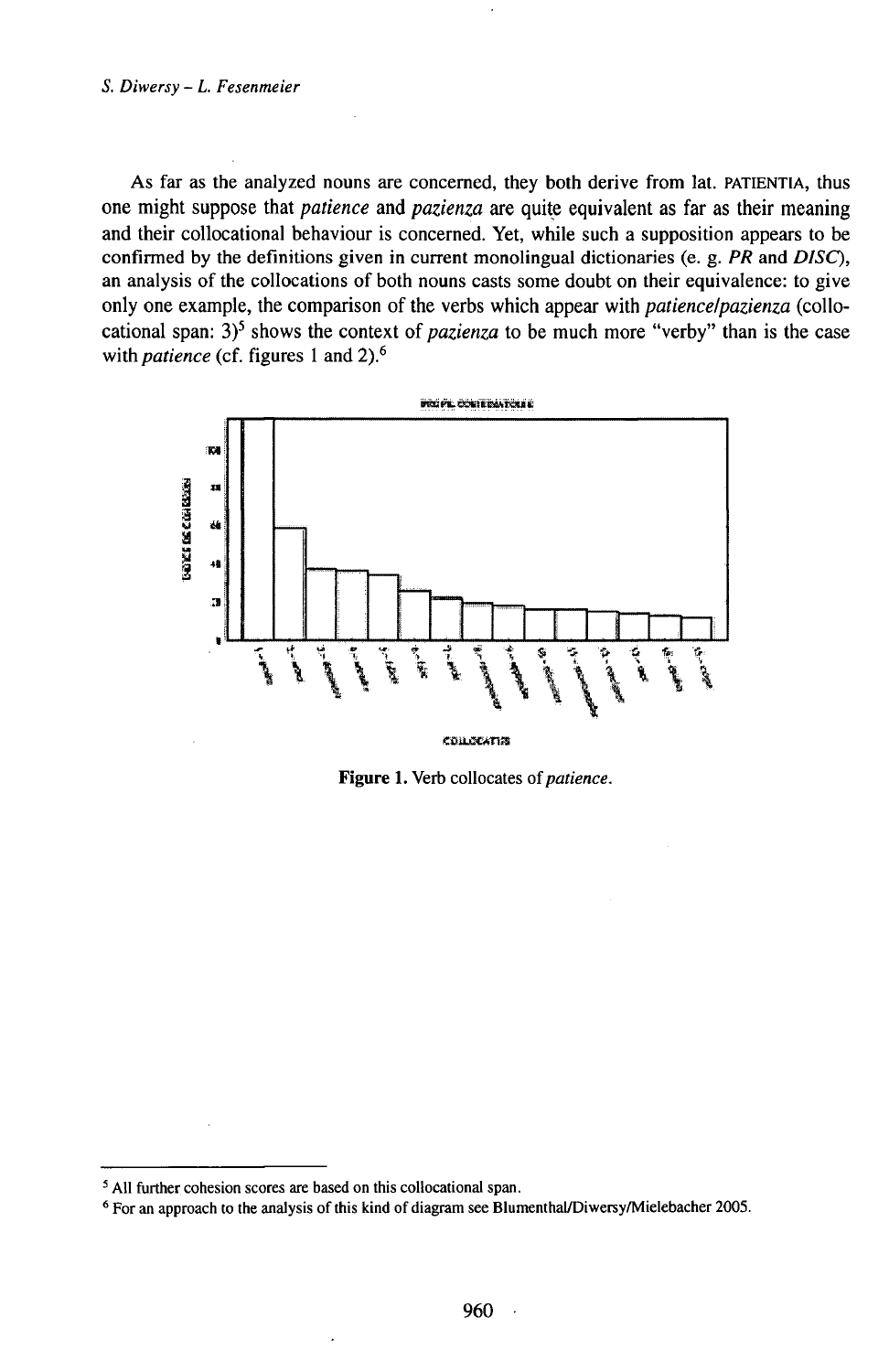

**COLLOCATIES** 

Figure 2. Verb collocates of pazienza.

### 2 The representational (onomasiological) approach

An investigation focusing on the significant Noun-Verb collocations involving *patience* and pazienza shows that they can be grouped into four categories, each of them representing a conceptual domain related to a different view on the schematic representation of the situation<sup>7</sup> (or "frame") typically denoted by the two nouns. The four categories are: EVENT CON-TOURS AND CAUSATION (C1), LACK AND NECESSITY (C2), EVALUATION AND CONSEQUENCES (C3), ACQUIREMENT OF CAPACITY AND INSTRUCTION (C4).

Figure 3 illustrates a summarized sketch of the relevant part of the nouns' combinational profiles<sup>8</sup> indicating in addition the relative weight of the elicited onomasiological categories.

<sup>&</sup>lt;sup>7</sup> The concept of semantic valency and schematic representation of a situation defended here largely draws on the ideas presented in Apresjan (1992). The semantic valency of patience and pazienza respectively involves two participant variables, roughly speaking the EXPERIENCER (X) and the ACT (Y) X IS EXPECTED TO PERFORM or not.

<sup>&</sup>lt;sup>8</sup> The combinational profile is defined by Blumenthal (2002, 116) as the schematic structure of the syntactic and semantic environment of a word as the result of an analysis on a large corpus.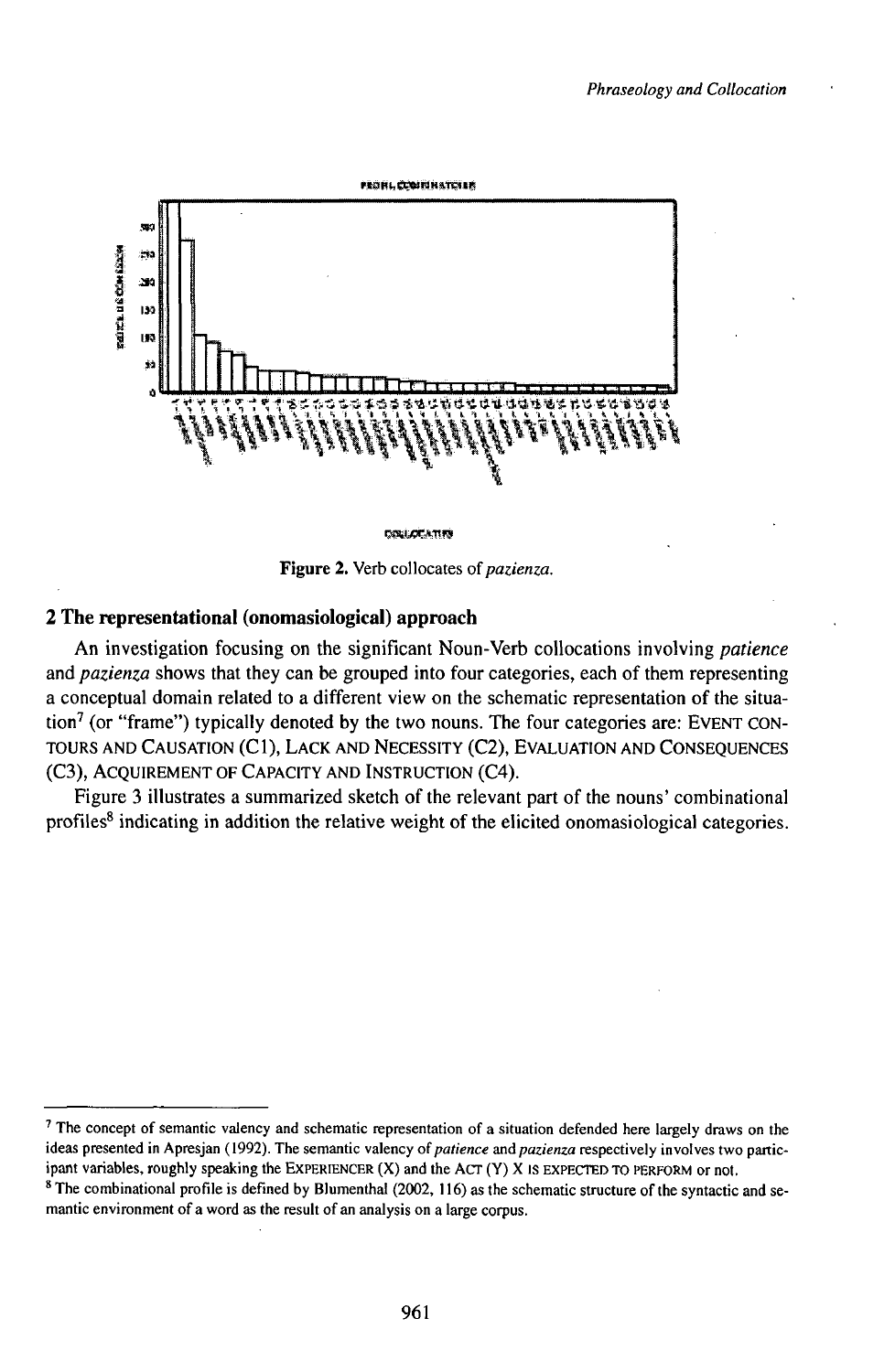# S. Diwersy - L. Fesenmeier

| <b>Category</b>                                 | <i>patience</i><br><b>Collocates</b> | Welght | parlenza<br><b>Collucates</b> | Weight                  |
|-------------------------------------------------|--------------------------------------|--------|-------------------------------|-------------------------|
| C1 (EVENT CONTOURS AND<br>CAUSATION)            | perdre, s'armer, avoir               | 0.669  | perdere, avere, armacii       | 0.834                   |
| C <sub>2</sub> (LACK AND NECESSITY)             | demander, falloir                    | 0.226  | volerci, occorrere            | 0.138                   |
| <b>C3 (EVALUATION AND</b><br>CONSEQUENCES)      | recommander, récompenser             | 0.055  | chiedere, sedurre             | 0.028                   |
| C4 (ACQUIREMENT OF CAPACITY<br>AND INSTRUCTION) | apprendre, enseigner                 | 0.051  |                               | JAKANSY 3 A.E.<br>0.000 |

**Figure 3.** The combinational profiles of *patiencel pazienza* with respect to their verb collocates' onomasiological categories

The first observation made is the lack of ACQUIREMENT OF CAPACITY AND INSTRUCTION verbs in the combinational profile of *pazienza*. Nonetheless, in both languages there are other statistically significant collocations (cf. e.g. un esercizio di pazienza and école de patience). The frame may be expressed in a different word class, yet the stated discrepancy pertains in relation to the overall onomasiological context (weight).<sup>9</sup>

A second observation is that at first glance there only seems to be a moderate contrast between the remaining onomasiological categories C1, C2 and C3: the noun *patience* only has a slightly more balanced profile than pazienza. Considerable differences become evident as soon as we start to consider the weight of each verb collocate in relation to the other members of the same category, as illustrated in figure 4.

Let us take a more striking example of divergent weight with the collocates avoir and *avere.* Both of them provide an event-focussing perspective on the situation denoted by patience and pazienza respectively. A closer look at the corresponding lexical-syntactic patterns reveals that *avere* (la) pazienza (di V) tends to occur in a deontic modal construction much more frequently than their French counterparts; see the corpus examples given in (1) and  $(2)$ .

| 3. Constantino del |        | <b>EVENT CONTOURS AND CAURATION (C1)</b> |          |
|--------------------|--------|------------------------------------------|----------|
| <b>Darience</b>    |        |                                          | porlenza |
| <b>Collocate</b>   | Weight | <b>Collocate</b>                         | Weight   |
| perdre             | 0.622  | avere                                    | 0.467    |
| s'armer            | 0.286  | verdere                                  | 0.440    |
| <b>OWNF</b>        | 0.072  | <b>ALTRUATS!</b>                         | 0.047    |
| 118er              | 0 O2O  | abusare                                  | 0.026    |
|                    |        | partaro                                  | 0.020    |
| 28                 |        | fimire                                   | 0.002    |

<sup>&</sup>lt;sup>9</sup> The cohesion scores of *un esercizio di pazienza* and *école de patience* are 26.901 and 23.621.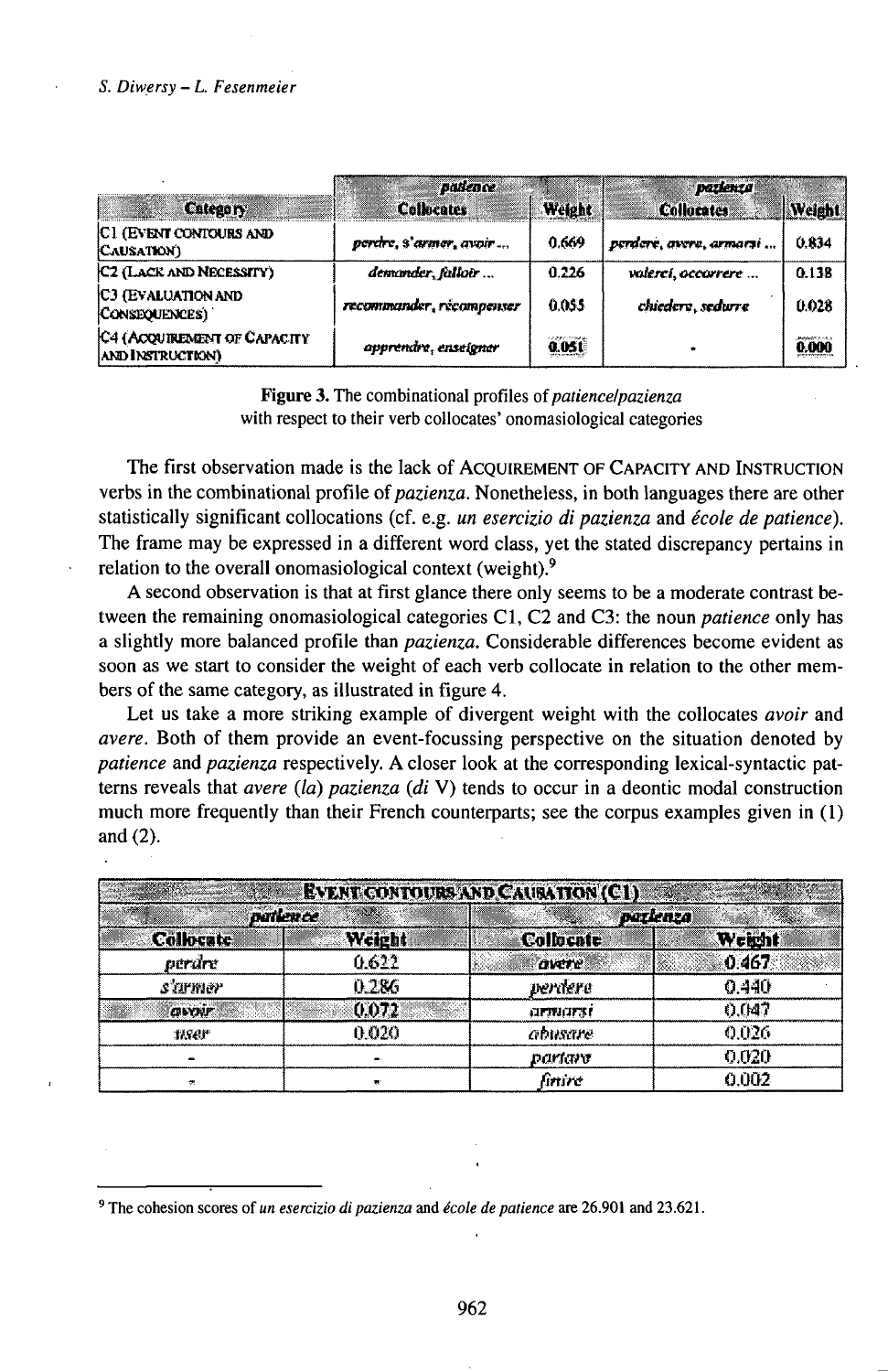| <b>LACK AND NECESSITY (C2)</b> |                  |                       |                 |  |  |  |
|--------------------------------|------------------|-----------------------|-----------------|--|--|--|
|                                | <b>DATIGN CC</b> |                       | <b>DIELKMLA</b> |  |  |  |
| Collocate                      | Weight           | <b>Collocate</b>      | <b>Wekht</b>    |  |  |  |
| devramder                      | 0.460            | walerci               | 0.637           |  |  |  |
| falloù                         | } 419            | accarrent             | 0.200           |  |  |  |
| nécessiter                     | 0.096            | richiedere            | 0.135           |  |  |  |
| <b>CLIPEF</b>                  | ነ በንፍ            | <i><b>SEPVIET</b></i> | יכון.           |  |  |  |

Figure 4. The weight of the verb collocates of *patiencelpazienza* inside C1 and C2

- $(1)$ Quando il dato non è di buona qualità, e deve ancora essere affinato, bisogna avere la pazienza di aspettare.
- $(2)$ I pompieri stanno facendo oltre le loro possibilità per aiutare i paesi più colpiti, ma di acqua [...] non ce n'è per tutti. "Ci hanno detto - spiega Ferrino - che dobbiamo avere pazienza, che dobbiamo metterci in coda e aspettare. Prima di noi ci sono altri già prenotati".

This tendency seems to be even more noteworthy if we also take into consideration that, with respect to the entire inventory of elicited conceptual categories, the French verbs collocating with patience and expressing the idea of NECESSITY are of greater weight than the Italian verbs collocating with pazienza (the proportion being 0,226: 0,138; see fig. 3). An indepth analysis reveals how these verbs can be used to express the deontic modality of obligation with regards to the situation denoted by *patience/pazienza*. In particular, we emphasize the various possibilities, provided by different lexical-syntactic patterns, to encode the semantic valency<sup>10</sup> which can be derived from the schematic situational representation related to these two nouns. To give but one example, *pazienza* can be used in constructions such as ci vuole/occorre pazienza while in its French counterparts it appears to be necessary to specify the EXPERIENCER (X) and/or the ACT EXPECTED TO BE PERFORMED (Y) (il faut de la patience  $\hat{a}$  X pour faire Y). Thus, one might suggest that, at least in certain lexical-syntactic patterns, pazienza is more saturated in a Fregian sense<sup>11</sup> than patience.

# 3 The instrumental approach

What insights can be gained from an instrumental point of view? First of all, what is called "instrumental approach" here, consists in a theoretical perspective ("theoretical" in the sense of "theory of language") which assumes communication to be the central purpose of language use.<sup>12</sup> "Communication" here means an act performed by a speaker A with the in-

 $10$  Cf. note 7.

<sup>&</sup>lt;sup>11</sup> Cf. Frege 1969, 66 ssq.

<sup>&</sup>lt;sup>12</sup> That an "operational" approach could have any value of his own, has been often denied; cf., e. g., Ullmann 1962, 55 and 67. As it will become clear from what follows, there are instances of language use (preaching, certain literary texts) which have quite different purposes.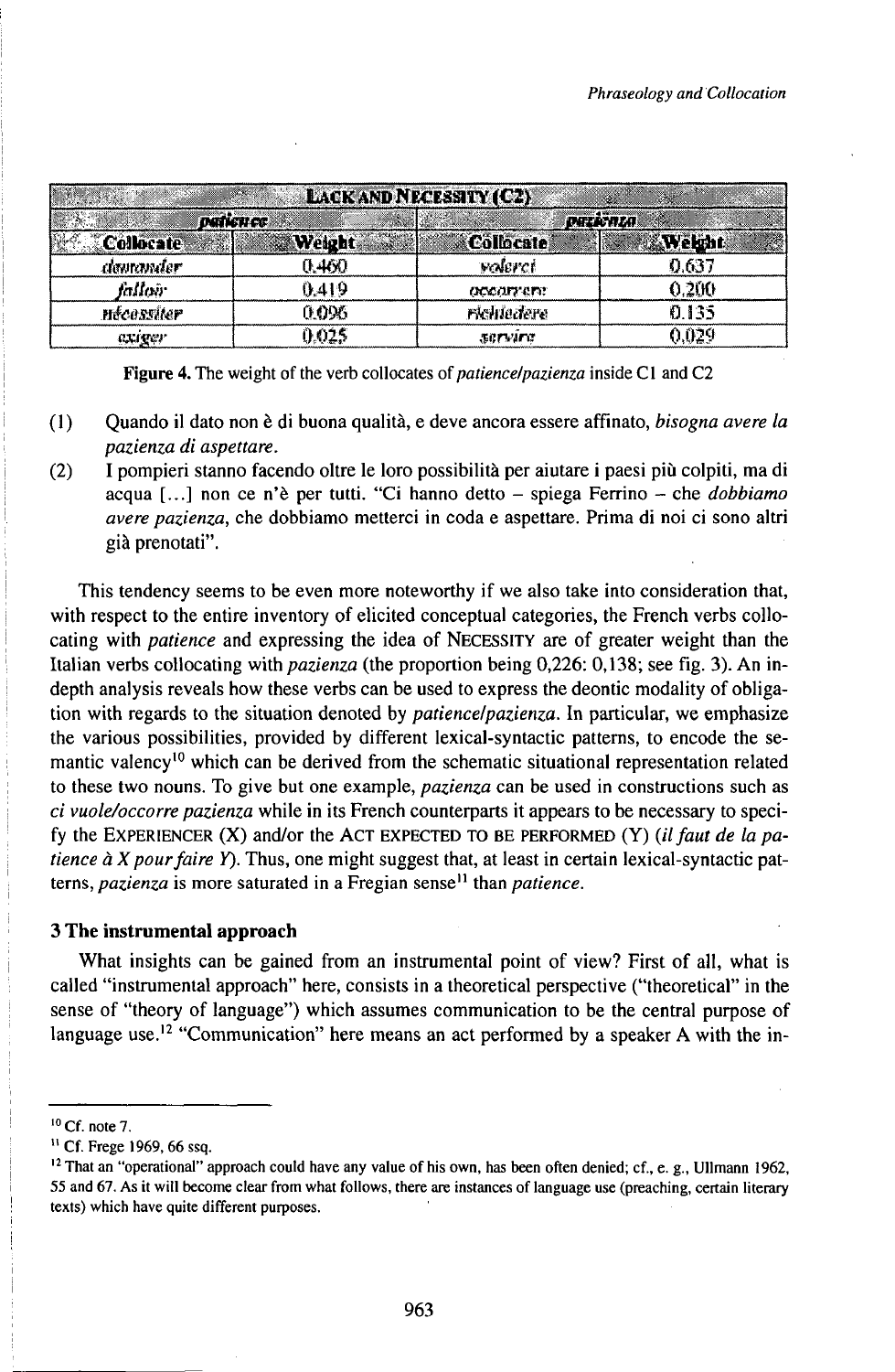### 5. *Diwersy - L. Fesenmeier*

tention to initiate a process of interpretation (of A's utterance(s)) in his interlocutor B in order to identify the goal A pursues by his act, i. e. to understand the sense of A's utterance(s).<sup>13</sup> A text, then, can be seen as a highly conventionalised structured trigger for performing cognitive operations.<sup>14</sup> Furthermore, in this approach a given combination of linguistic units (an utterance) is considered to be a *medium* by which a specific communicative intention is realised, i. e. by which it is possible to give such an intention a recognisable linguistic form.<sup>15</sup> To give an example, the collocation *pazienza se...,* which has by far the highest cohesion score in the corpus (431.941!), has less to do with "patience" in the sense of "atteggiamento, disposizione interiore di chi sopporta avversità, difficoltà, contrattempi ecc. con rassegnazione e serenità, senza fretta" *(DISC),* but sèrves regularly to express that "A is well aware of the current state of affairs (and their possible consequences) which, in turn, stand in contradiction to what might have been expected":

- (3) a. [...] Nicole Kidman, che per aver eccelso in "Moulin Rouge" e "The Others", si può tranquillamente proclamare l'attrice del 2001: *e pazienza se le giurie di Cannes e di Venezia si sonoperse l'occasione dipremiarla.*
	- b. Meglio tenersi stretta la Provincia, *e pazienza se sarà in condominio con Forza Italia e gli altri.*

One might well argue that what is of relevance here, is rather the encoding of particular messages *(parole)* than the lexical meaning of *pazienza (langue)*,<sup>16</sup> yet one must not forget that *pazienza se* is a statistically significant, recurrent pattern, completely absent with *patience.* The collocation *armarsi di pazienza* (cohesion score: 47,149), in turn, has *s'armer de patience* (cohesion score: 59,352) as its seeming French homologue, but here, too, one finds a remarkable difference. Let us compare the examples given in (4) and (5):

- (4) Per comprendere l'ordito criminale delle nuove Brigate Rosse *occorre armarsi di pazienza* e [...] leggere la lunga risoluzione diffusa ieri [...].
- (5) Lui [Bruno Mégret] qui misait sur la disparition politique du leader de l'extrême droite pour émerger et en devenir le chef a réalisé, dimanche soir, qu'il lui faudrait  $s'$ armer de patience.

*Armarsi di pazienza* appears to be used when talking about situations where 'being patient' normally is not a quasi-necessary condition in order to successfully perform the action

<sup>&</sup>lt;sup>13</sup> Cf. Keller 1994, 105 sq. for more details. In fact, this seemingly complex definition not only describes what normally has occurred when B says that he has understood what A wanted to say, but covers also the contrary case (B didn't understand what A wanted to say): the process of interpretation, then, could not be brought to an end such as to identify the communicative goal pursued by A.

<sup>&</sup>lt;sup>14</sup> Cf. Schmidt 21996, 139. From this point of view, communication and cognition are regarded as two substantially different, yet interdependent systems.

<sup>&</sup>lt;sup>15</sup> The distinction "medium – form", as it is intended here, is discussed in Luhmann 1997, 165 sqq.

<sup>&</sup>lt;sup>16</sup> Cf. Ullmann 1964, 24 sq.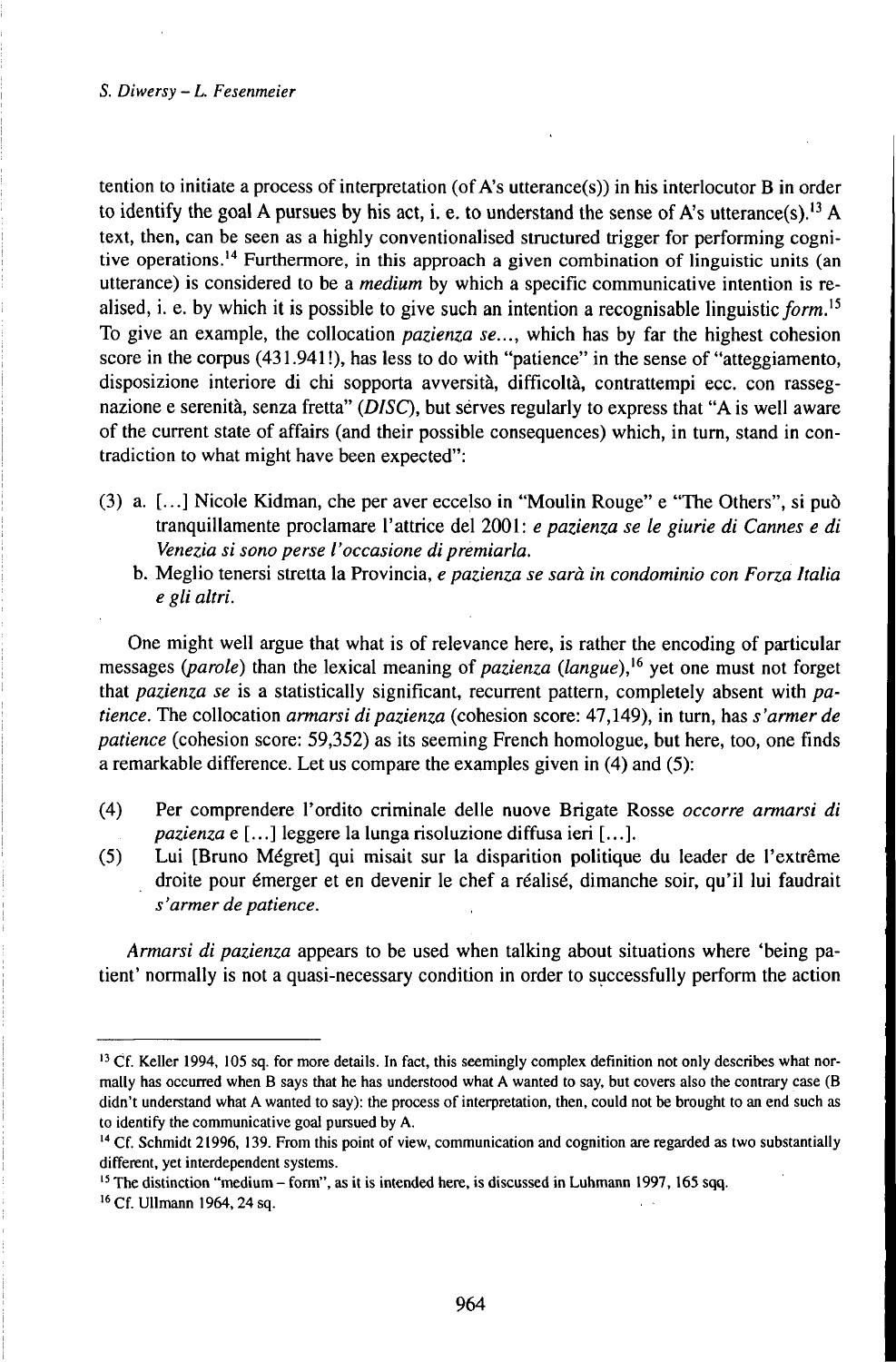in question (cf. read a text), while *s'armer de patience* implies a situation well involving patience (cf. *mettre sur la disparition),* but where, after all, a greater deal of patience is necessary. With this explanation in mind, one may get a better understanding of the essence of the following examples:

- (6) Ogni volta ci dovremo porre il quesito sulla tipologia di *treno che dobbiamo prendere,* sperando di azzeccare la stazione esatta. 0 rischiamo, una volta arrivati <sup>a</sup> Porta Susa, di *armarci di pazienza* e bagagli per trasferirci al Lingotto e prendere un treno per la Riviera.
- (7) Cette quête du dimanche entraîne les acquéreurs potentiels dans *une course de longue haleine,* jusqu'au jour où ils trouveront leur bonheur, fruit d'un compromis entre le souhaitable et le possible. [...] Le système en vigueur [...] n'arrange rien à l'affaire. *Aussifaut-il s'armer de patience.*

Common to both Italian and French "patience" is also the collocate *perderelperdre* (cohesion score: 116.278/345.923), but here again, one finds a significant difference: *perdere la pazienza* announces a rather drastic change, e. g. in the behaviour of somebody (cf. "arrabiarsi" in *DISC),* while *perdre la patience* is to be interpreted more literally ("having been patient for a long time ..."):

- (8) La Maratona è stata ammirevole nell'incitare la squadra fino allo 0-2. Poi, *ha perso la pazienza e nel mirino sonofiniti tutti:* naturalmente la dirigenza, ma anche <sup>i</sup> giocatori e pure Ulivieri, il sostituto di Camolese che sta facendo peggio del predecessore.
- (9) En revanche, Hugo Chavez accepte le principe d'un "referendum révocatoire" qui, conformément à la Constitution, pourrait avoir lieu *en août 2003.* L'opposition *a perdu patience* et veut obtenir la démission *immédiate* de ce président.

Is there any feature common to the examples (3)-(9)? The usage possibilities *oipazienza* are far less conditioned by the preceding events than is the case with *patience. Patience* is much more bound by the foregoing context: its uses can be quite easily reflected as a clearcut dictionary definition: "une activité, un travail de longue haleine" *(PR).* Further evidence for such a difference between the Italian and the French nouns can be obtained from the collocation *aspettare/attendere con pazienza* which is statistically significant and also quite frequent in *La Stampa,* while *attendre avec patience* is completely missing in *Le Monde,* where one usually finds *nepas avoir la patience d'attendre.* Thus, *patience* seems to contain the aspect of "time (elapsing)" in, at least, a higher degree than its Italian counterpart.

# **4 Conclusion**

Since any method necessarily has its blind spot, this is also the case for the two approaches presented here: it is difficult if not impossible in a representational framework to systematically account for the results obtainable within the instrumental approach, which in turn must assume as "given" the state of affairs designated by the lexical unit under investigation. This problem can be easily reduced by combining two quite different methods.